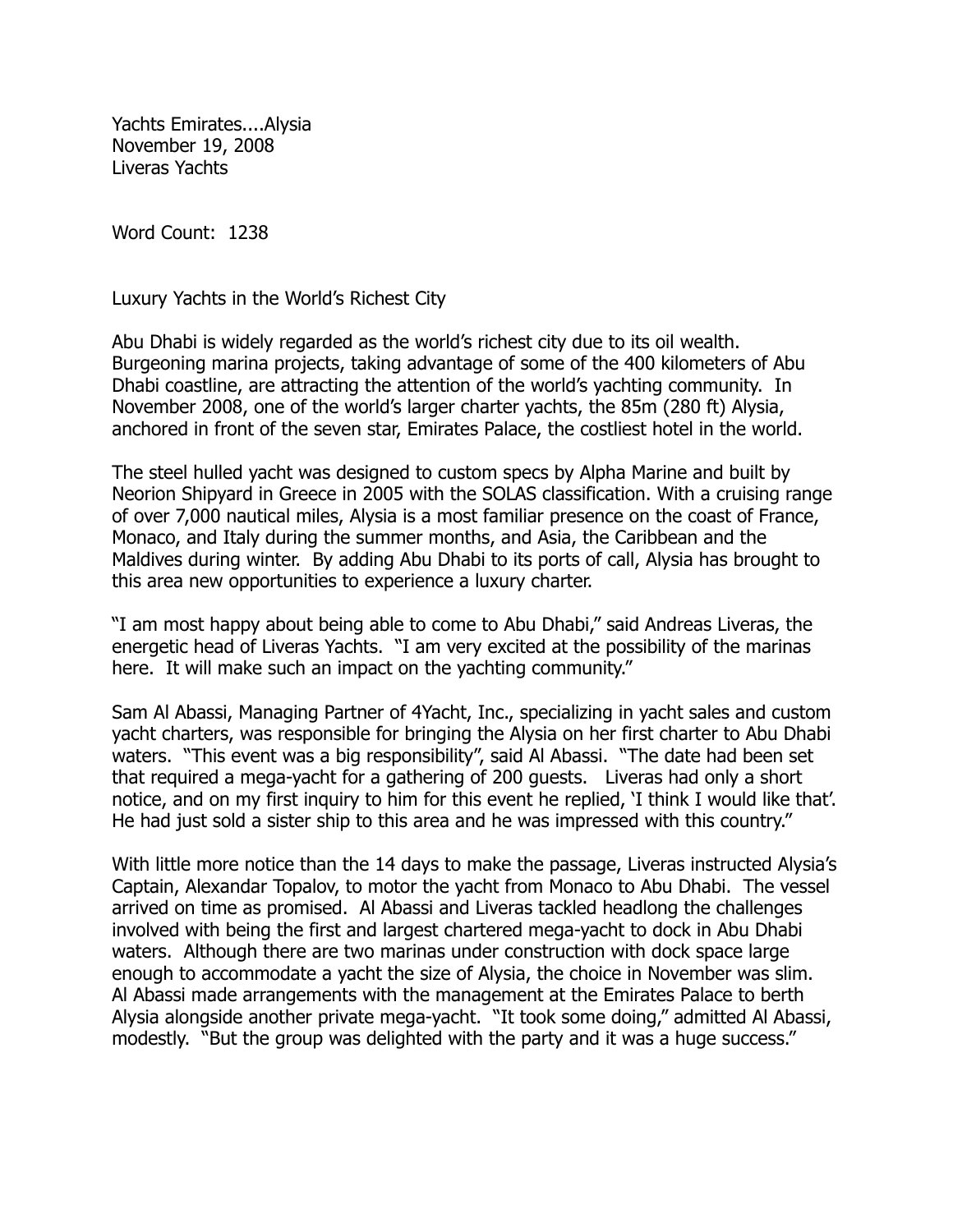The largest and most wealthy of the seven United Arab Emirates, Abu Dhabi is spending \$100 billion on new infrastructure over the next five years to position itself as a yearround tourist and boating destination. Hotels and berthing facilities are being built along the Abu Dhabi coastline and on many destination islands in the near vicinity that will allow boating enthusiasts to take advantage of the temperate climate and clear azure waters.

As more charters come to this area, guests will be able to visit upscale tourist attractions such as the world's first and only extension of Paris' Louvre Museum as well as the world's largest Guggenheim Museum on Saadiyat Island, only a 20 minute motor away from the downtown waterfront. The largest developer in Abu Dhabi, Aldar Properties PJSC, has recognized this emerging market and will open it's first flagship marina on Yas Island. The marina will be capable of accommodating yachts to 120m, and will provide premier views of the November 2009 Formula One Grand Prix race from berths bordering the racetrack. Yachting guests will also be able to view the race from the exclusive Yas Marina Yacht Club. Aldar has identified another fifteen marina projects representing approximately 2,000 berths, including accommodations for mega-yachts.

Alysia is a 7 Star experience with a professional crew prepared to indulge its guests. Cruise Director Ramesh Cherovoth can arrange for a helicopter to deliver guests to Alysia's heli-pad, have oysters flown from New England to be served with French champagne at midnight, have fresh flower petals floating in the spa and deliver homemade ice cream while you sunbathe. With a nearly one-to-one ratio, the multi-lingual crew is available 24 hours a day. There are 10 guest staterooms, all with ensuite marble inlaid bathrooms, which can accommodate 36 overnight guests.

A charter experience should appeal to all of the senses, including visual, taste and touch, and Alysia ticks off all of the boxes. Oriental carpets grace the main salon, stateroom carpets are custom made, curtain fabrics are silk. Fine woods and Michelangelo marble are standard throughout. Liveras had the boat designed to assure a client's security and privacy. Of course there is a private cinema theatre, and the main salon features a giant TV with 15 surrounding screens. The 1,300 sq ft master suite with double jacuzzi bath has panoramic views. A beauty salon and spa can prepare a guest for a night on the town or a relaxing massage. Fine dining includes a wine cellar stocked with 500 of the finest vintages, and two Chef's pleased to serve abalone to zabaglione. A lift runs from the lower deck to the sun deck and the garage is fully stocked with water toys.

Liveras' goals fit well with the mega sized projects of Abu Dhabi. He began his yacht charter career when he retired at age 50 from his European patisserie business. "I am the Daddy of the Black Forest cake," Liveras said proudly. After reaching the pinnacle of patisserie, Liveras decided to enjoy his success. "I retired when I was 50